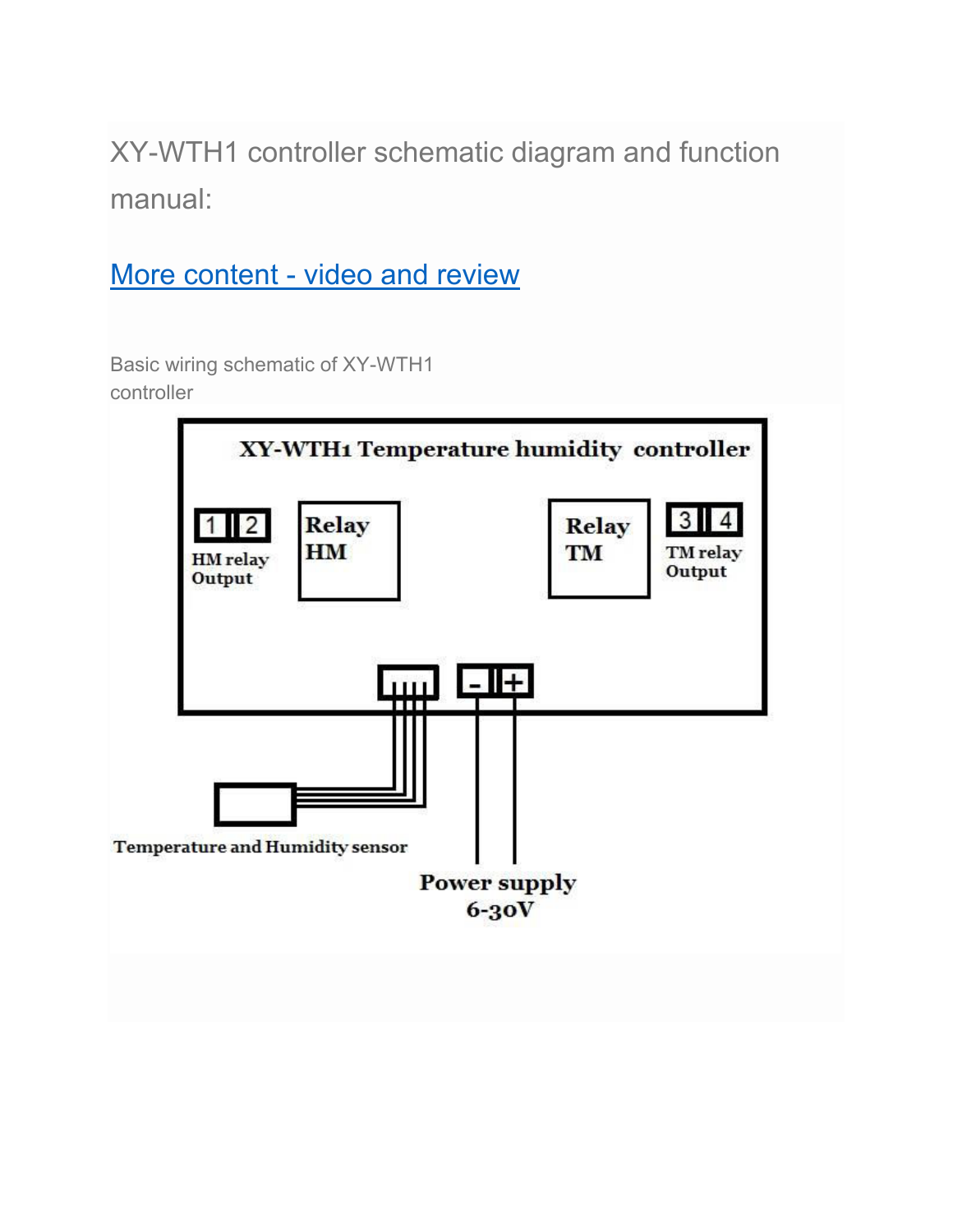Wiring diagram with load connected to relay[:](https://usefulldata.com/wp-content/uploads/2019/02/XY-WTH1-schematic-wiring-load.jpg)



Load can be max 10A .

LOAD means a heater or a cooling compressor for TM relays. The humidifier or dehumidifier is for HM relay output

Relay output is not it is not "electrically" connected to the XY-WTH1 electronics so we can also control the 110V or 220V voltage.

Functions and settings of the XY-WTH1 controller: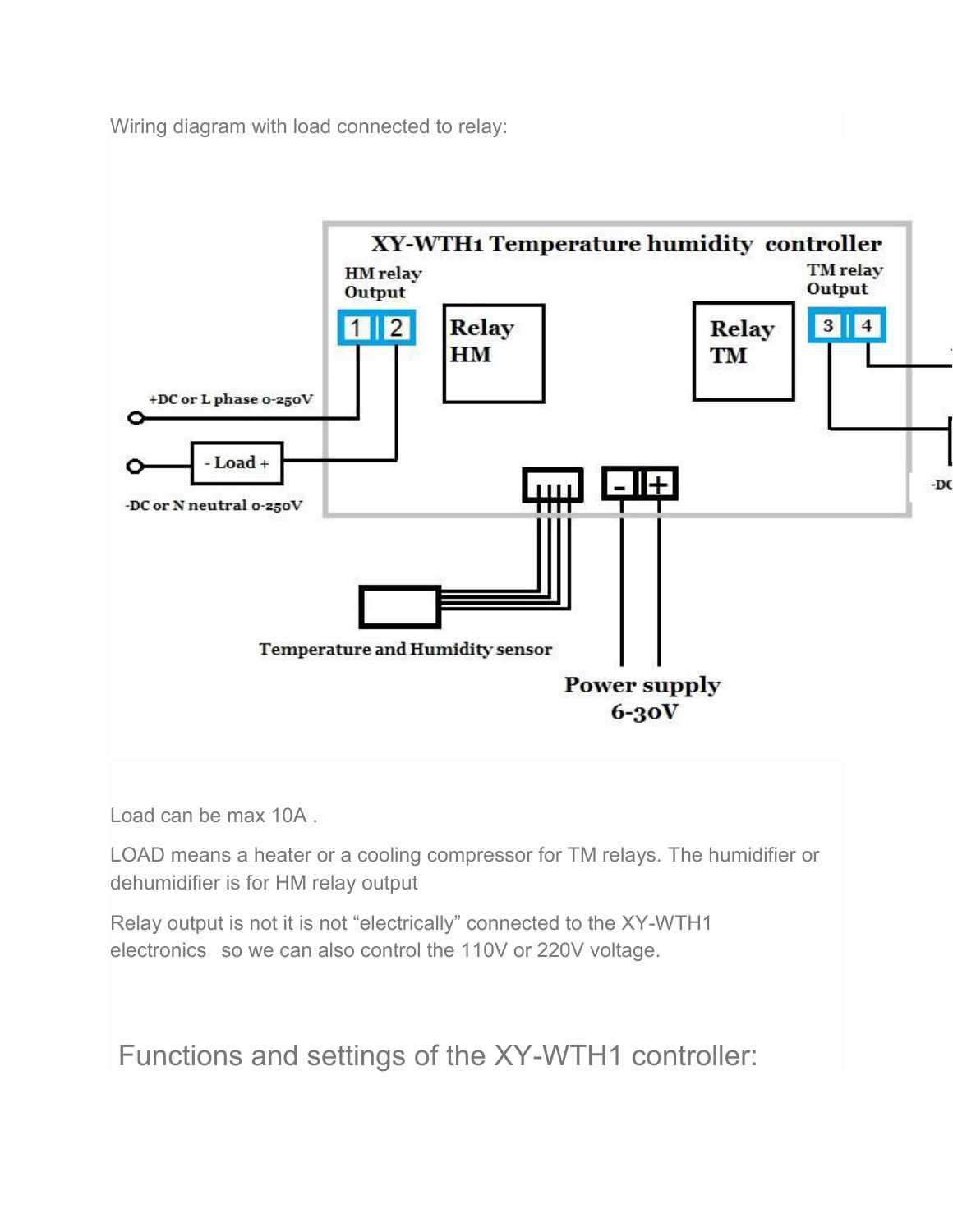On the picture shows the marked buttons with which you will control the XY-WTH1



## How to set the temperature for heating or cooling:

## **The automatic identification of work mode:**

The system automatically according to the start/stop temperature, identify work mode;

- Start temperature > stop temperature, cooling mode 'C'.
- Start temperature < stop temperature, heating mode 'H'.

## **How to set the start/stop temperature:**

1. In the running interface, Long Press **TM+** key more than 3 seconds, into the start temperature settings interface, can be modified by TM+ TM- key, to be modified, waiting for 6s automatic exit and save.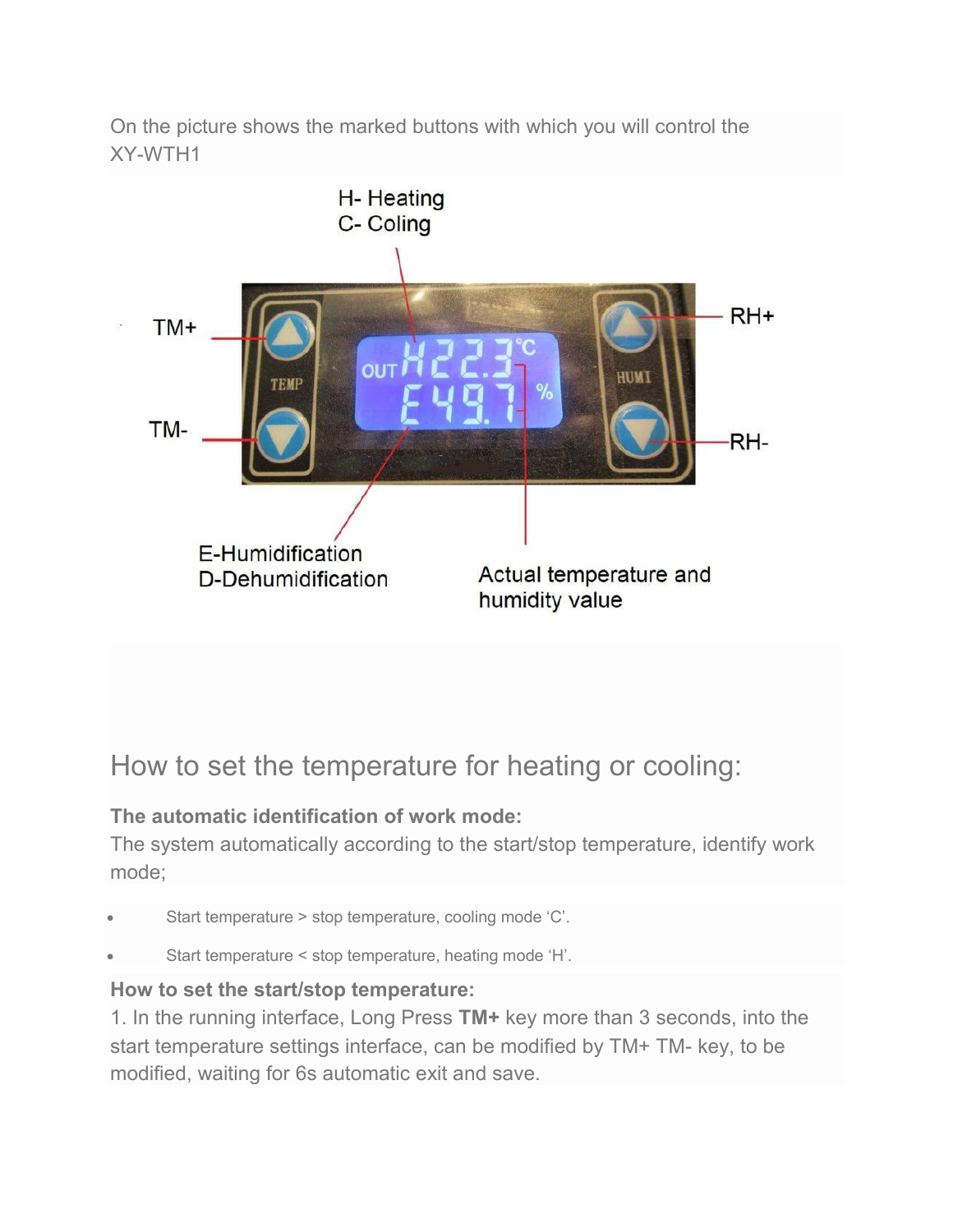

2. In the running interface, Long Press **TM-** key more than 3 seconds, into the stop temperature settings interface, can be modified by TM+ TM- key, to be modified after the parameters, waiting for 6s automatic exit and save;



#### **Cooling mode**:

When the temperature ≥ Start temperature, relay conduction, red led on, refrigeration equipment begin to work.

When the temperature  $\leq$  Stop temperature, relay disconnect, red led off, refrigeration equipment stop to work.

#### **Heating mode:**

When the temperature ≤ Start temperature, relay conduction, red led on, heating equipment begin to work.

When the temperature ≥ Stop temperature, relay disconnect, red led off, heating equipment stop to work.

**OFE -Temperature correction function calibration (-10.0 ~ 10**℃**):**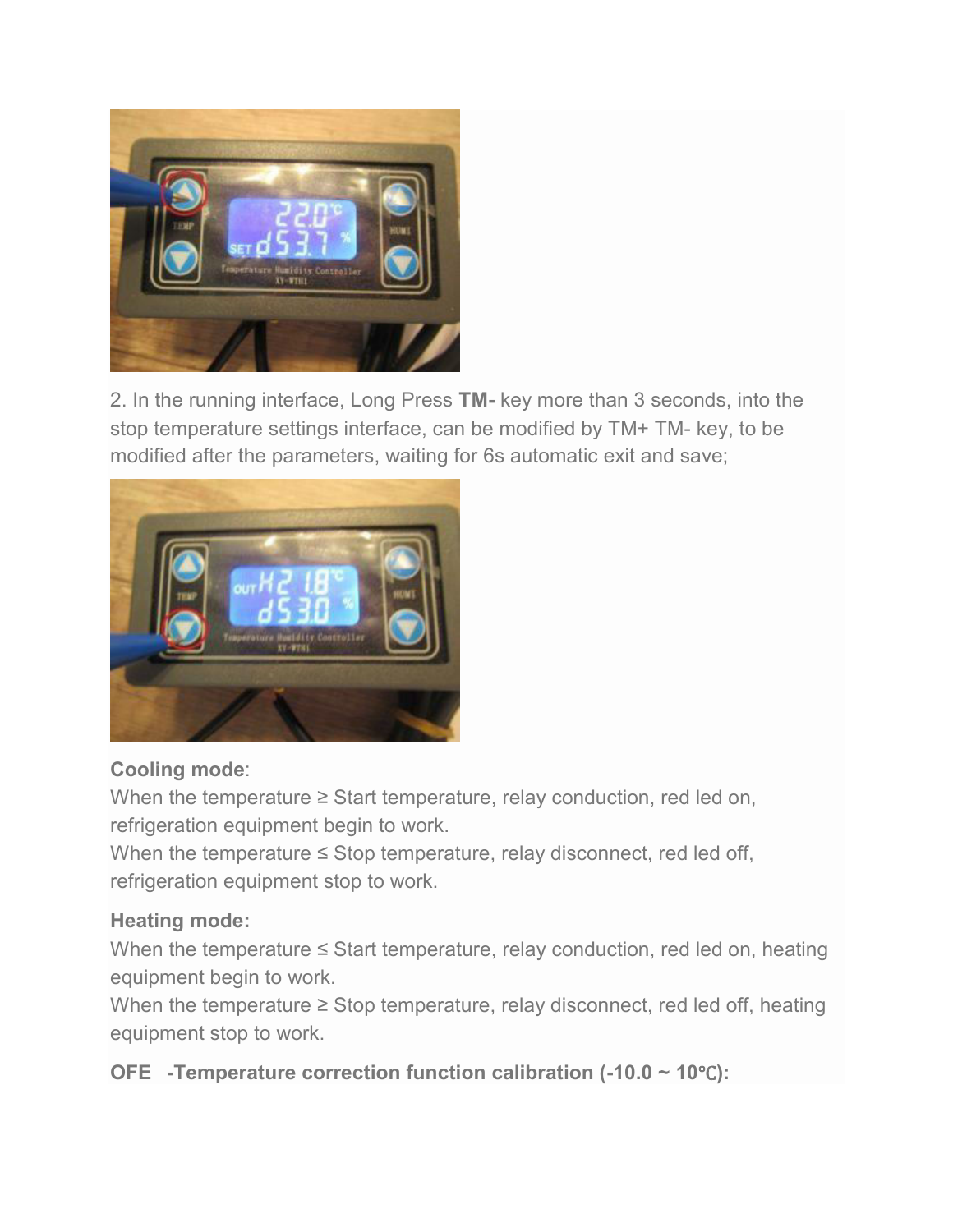The system is working for a long time and may be biased, through this function correction, the actual temperature = measuring temperature + calibration value;

# How to set humidity control humidification or dehumidification:

## **The automatic identification of work mode:**

The system automatically according to the start/stop humidity, identify work mode;

- Start humidity> stop humidity, dehumidification mode 'D'.
- Start humidity< stop humidity, humidification mode 'E'.

## **How to set the start/stop humidity:**

1. In the running interface, Long Press ' **RH+** ' key more than 3 seconds, into the start humidity settings interface, can be modified by RH + RH – key, to be modified, waiting for 6s automatic exit and save.



2. In the running interface, Long Press ' **RH-**' key more than 3 seconds, into the stop humidity settings interface, can be modified by RH+ RH- key, to be modified after the parameters, waiting for 6s automatic exit and save.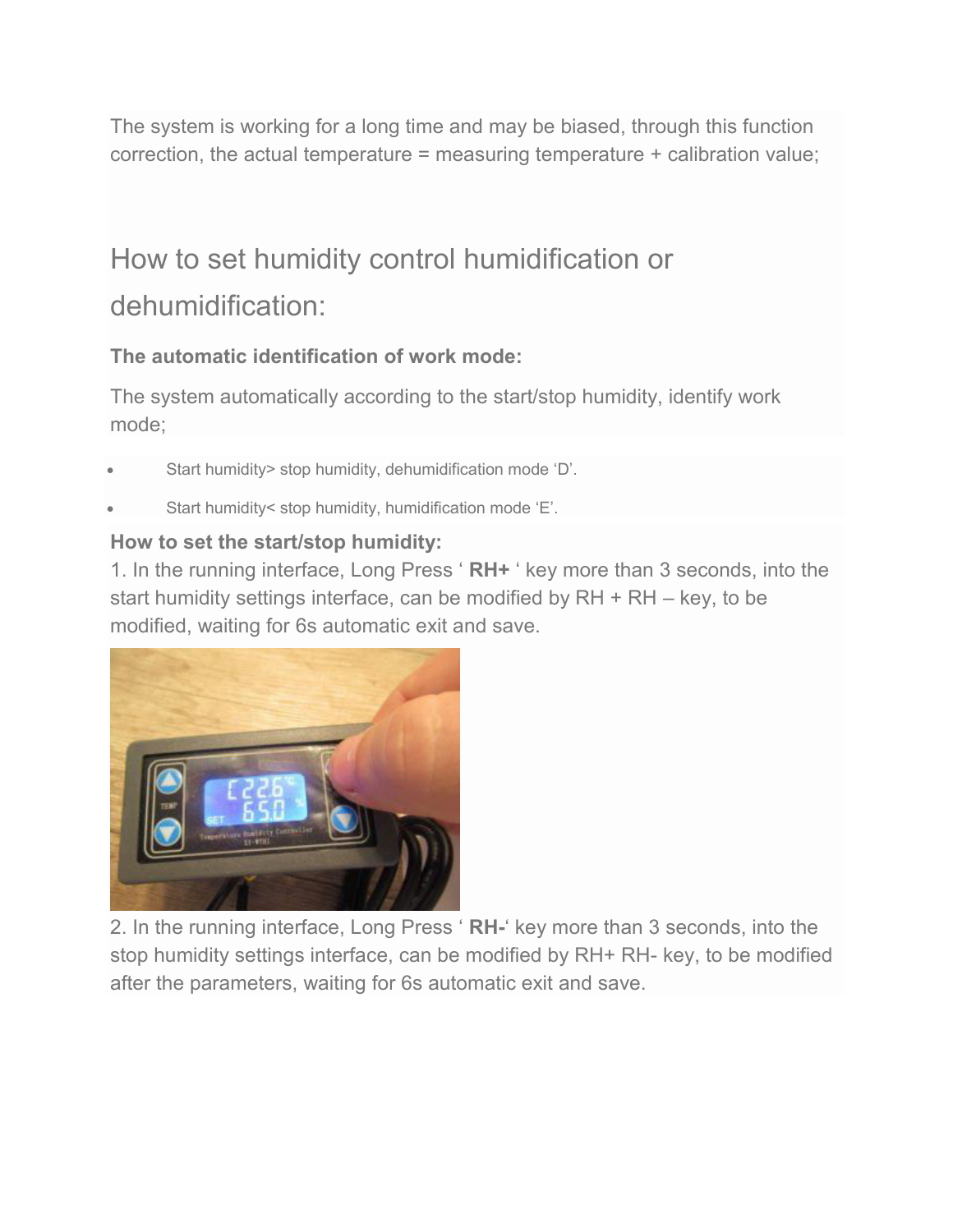

### **Dehumidification mode:**

When the humidity≥ Start humidity, relay conduction, green led on, dehumidification equipment begin to work. When the humidity≤ Stop humidity, relay disconnect, green led off, dehumidification equipment stop to work.

#### **Humidification mode:**

When the humidity≤ Start humidity, relay conduction, green led on, humidification equipment begin to work.

When the humidity≥ Stop humidity, relay disconnect, green led off, humidification equipment stop to work.

#### **RH-Humidification correction function calibration (-10.0 ~ 10%):**

The system is working for a long time and may be biased, through this function correction, the actual humidity = measuring humidity + calibration value.

# TTL programiming from UART:

Serial control(TTL level)

Baud Rate:9600bps Data bits :8 stop bits :1 crc :none Flow control :none